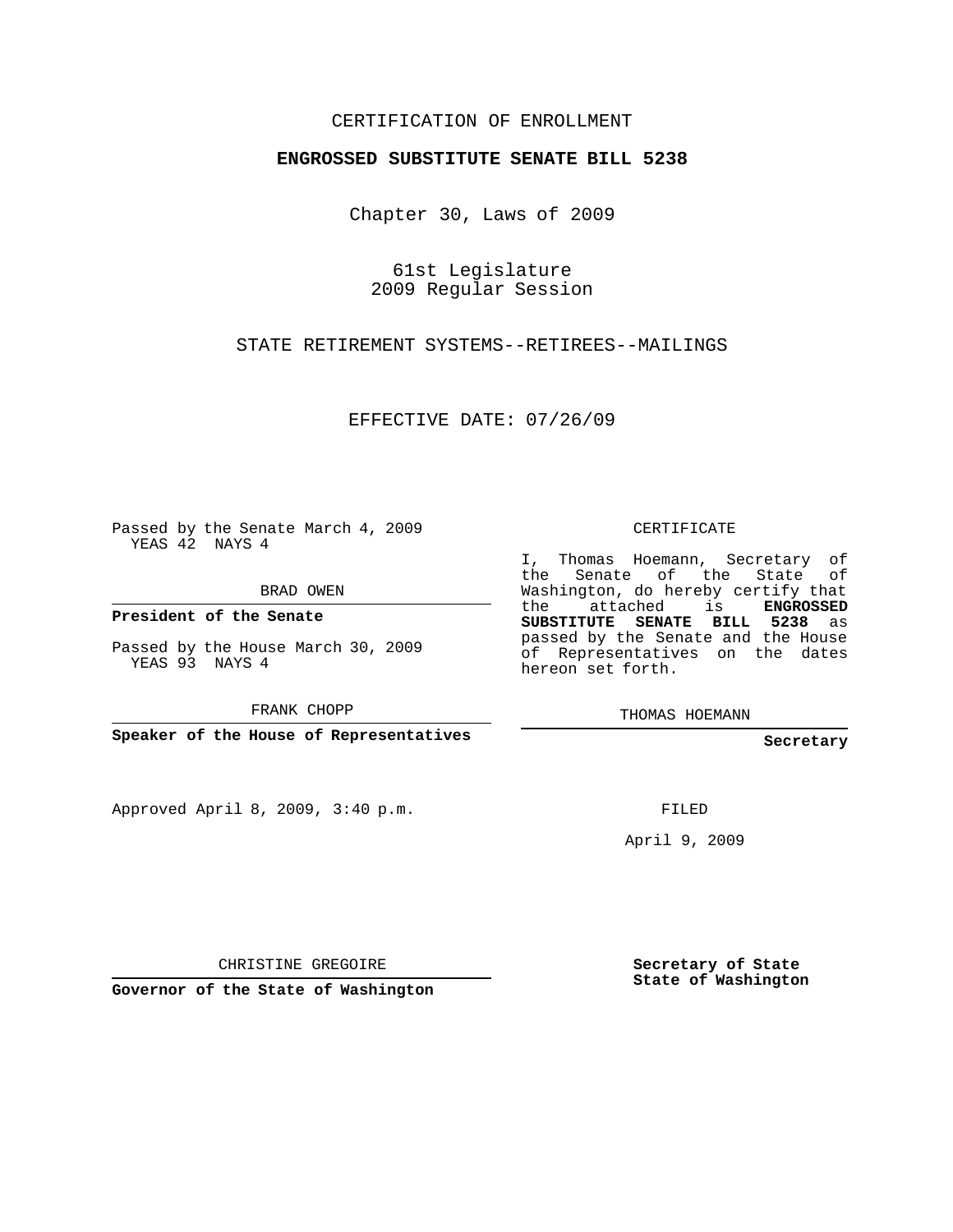## **ENGROSSED SUBSTITUTE SENATE BILL 5238** \_\_\_\_\_\_\_\_\_\_\_\_\_\_\_\_\_\_\_\_\_\_\_\_\_\_\_\_\_\_\_\_\_\_\_\_\_\_\_\_\_\_\_\_\_

\_\_\_\_\_\_\_\_\_\_\_\_\_\_\_\_\_\_\_\_\_\_\_\_\_\_\_\_\_\_\_\_\_\_\_\_\_\_\_\_\_\_\_\_\_

Passed Legislature - 2009 Regular Session

## **State of Washington 61st Legislature 2009 Regular Session**

By Senate Government Operations & Elections (originally sponsored by Senators Keiser, Roach, Swecker, Fraser, McCaslin, Kohl-Welles, Senators Keiser, Roach, Swecker, Fraser, McCaslin, Kohl-Welles, Honeyford, Pridemore, McDermott, Fairley, Benton, and Shin)

READ FIRST TIME 02/23/09.

 AN ACT Relating to mailing information to certain members of the state retirement systems; and adding a new section to chapter 41.50 RCW.

BE IT ENACTED BY THE LEGISLATURE OF THE STATE OF WASHINGTON:

 NEW SECTION. **Sec. 1.** A new section is added to chapter 41.50 RCW to read as follows:

 (1) Any organization that exclusively provides representation or services to retired members of the Washington state retirement systems and has membership dues deducted through the department of retirement systems has the right to request the department to assist in doing blind mailings to retirees twice each year. The mailings must provide information to members of the retirement systems eligible for membership in the retiree organization regarding services offered by the retiree organization. The mailings shall not be for the purpose of supporting or opposing any political party, ballot measure, or candidate. The retiree organization must provide all printed materials to be mailed and envelopes to a mail processing center and pay all costs for generating mailing labels, inserting materials into